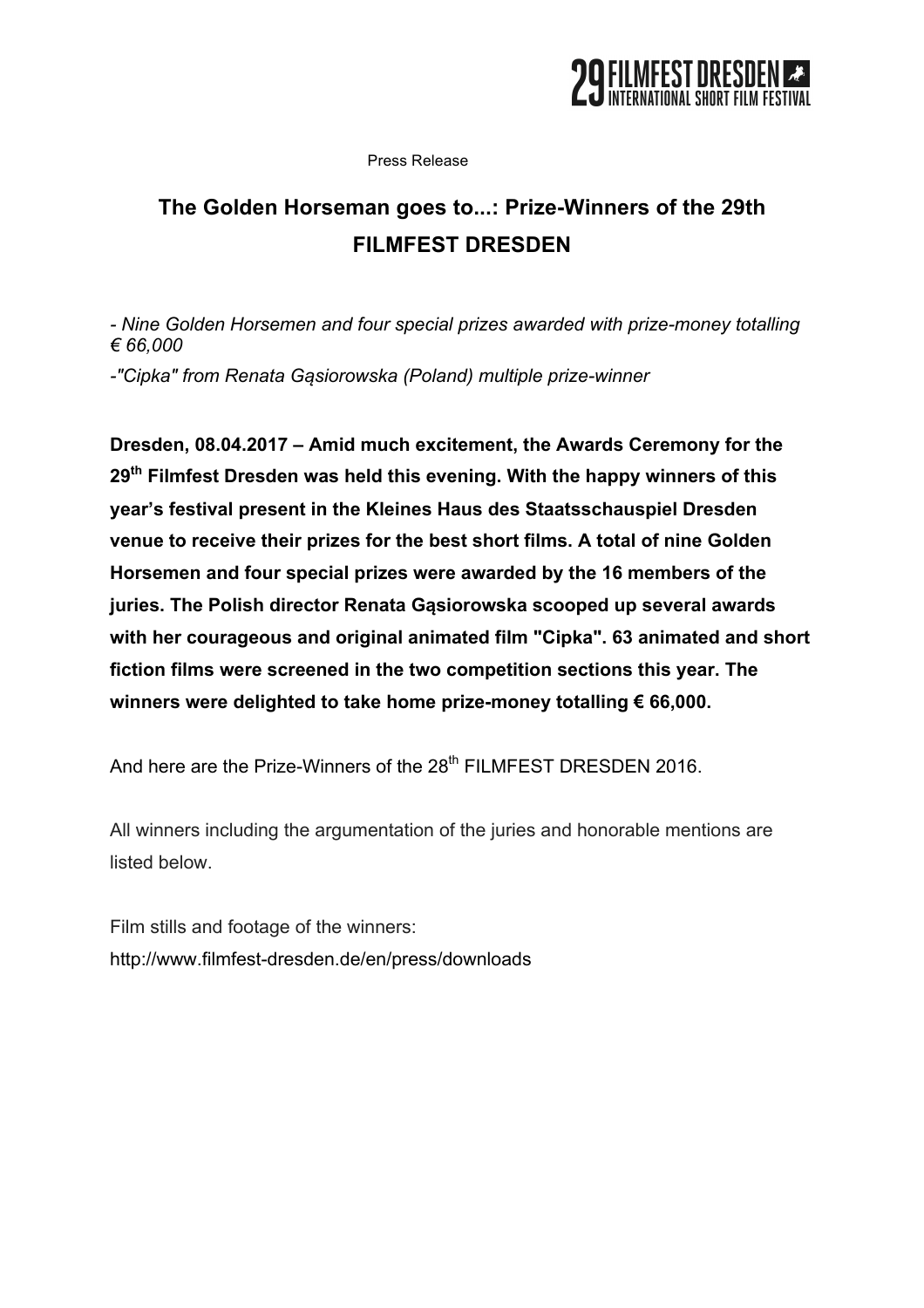# **International Competition**

#### **Golden Horseman Best Animation Film International Competition**

Prize money: 7,500 Euro *Sponsor: Friends of FILMFEST DRESDEN & FILMFEST DRESDEN*

**"Cipka"** ("Pussy") from Renata Gąsiorowska

argumentation:

Social taboos should be discussed and confronted with a laugh. The jury had a lot of fun watching this peaceful connection between a woman and her body. For its original graphic style and its fluid animation technique.

### **Golden Horseman Best Short Fiction International Competition**

Prize money: 7,500 Euro *Sponsor: Public Media Authority for Private Broadcasting (SLM)*

### **"Painting with History in a Room Filled with People with Funny Names 3"** from

Korakrit Arunanondchai

argumentation:

The jury was struck by the generous and chaotic power of a total work of art; or what we like to call "expanded cinema". It is made by a fearless artist who has no time to waste on labels and other conventions. He has created an anarchic love poem in which he looks at all sides and elements of a complex society.

### **Golden Horseman of the Audience International Competition**

Prize money: 3,000 Euro *Sponsor: Sächsische Zeitung*

**"Home"** from Daniel Mulloy (Kosovo/United Kingdom, 2016)

**Golden Horseman of the Youth Jury International Competition** Prize money: 2,000 Euro *Sponsor: Programmkino Ost & Medienkulturzentrum Dresden*

**"Planemo"** (Croatia 2016) from Veljka Popovic argumentation: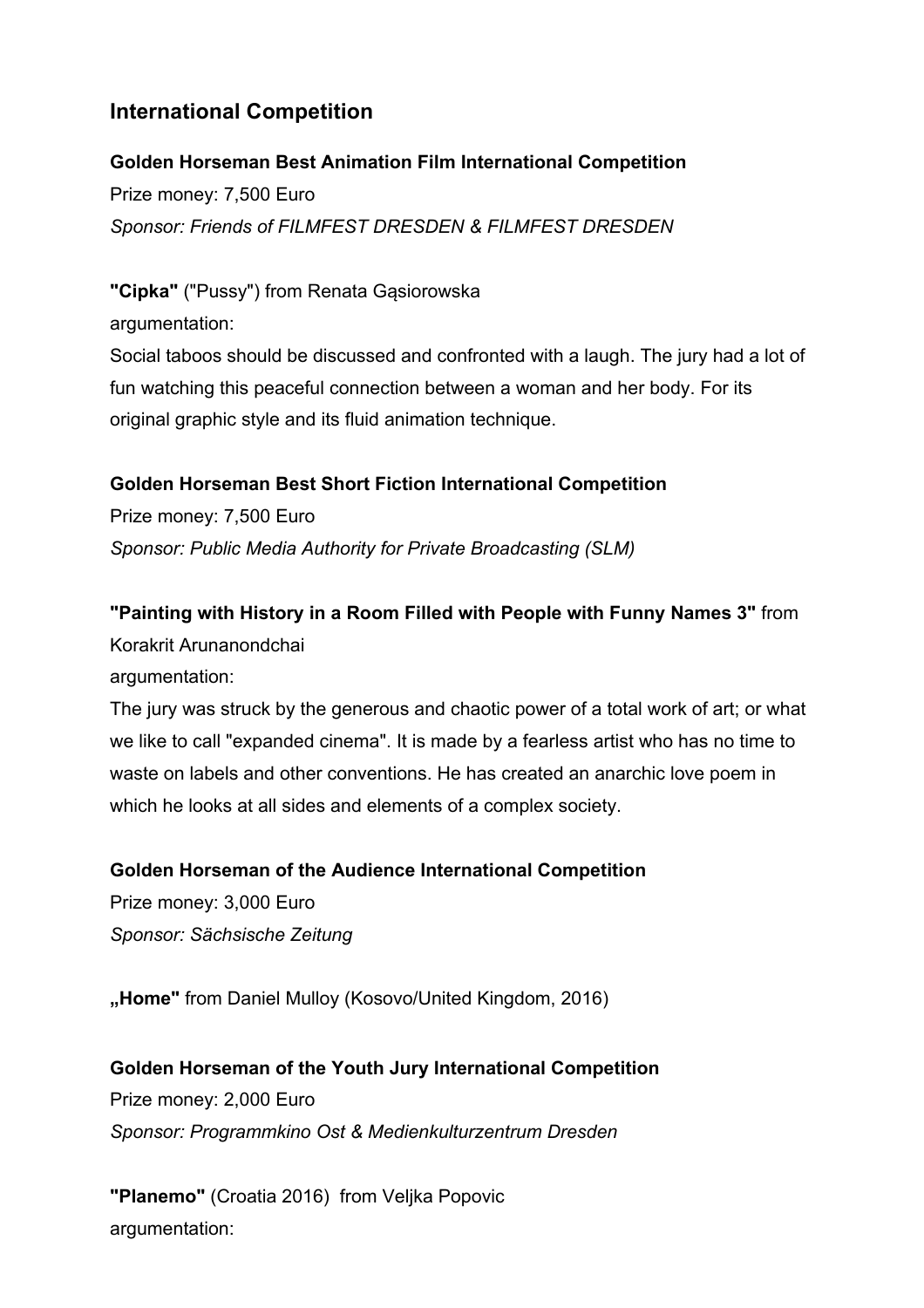Unique images and powerful metaphors permit the audience to immerse themselves in the extraordinary situation of the protagonist. A key event leads to some grave changes in his relationship with his surroundings. This situation is filmically adapted through the atmospheric composition of innovative 3D animations and real footage.

### **National Competition**

**Golden Horseman Best Animation Film National Competition**  Prize money: 3,000 Euro *Sponsor: QF Quartier & Dresden Information GmbH*

**"Ein Aus Weg"** from Hannah Stragholz and Simon Steinhorst argumentation:

A colourful, expressive world of animation encounters a sound track from a unique everyday life. The combination of animation and documentary reportage develops into a form full of expression, which is both close and faraway to us at one and the same time. And equally moving.

#### **Golden Horseman Best Short Fiction National Competition**

Prize money: 3,000 Euro *Sponsor: Saxony Film Association*

**"Ela - Szkice na pozegnanie"** ("Ela - Sketches on a Departure") from Oliver Adam Kusio

argumentation:

This is the story of separation as a new beginning. A film about the desire to get away and the duty to remain. With the camera seeking answers just like the protagonists. Tender and haunting, existential in both large and small. It is a profound look into the future of a generation. A moving film full of meaning without being intrusive.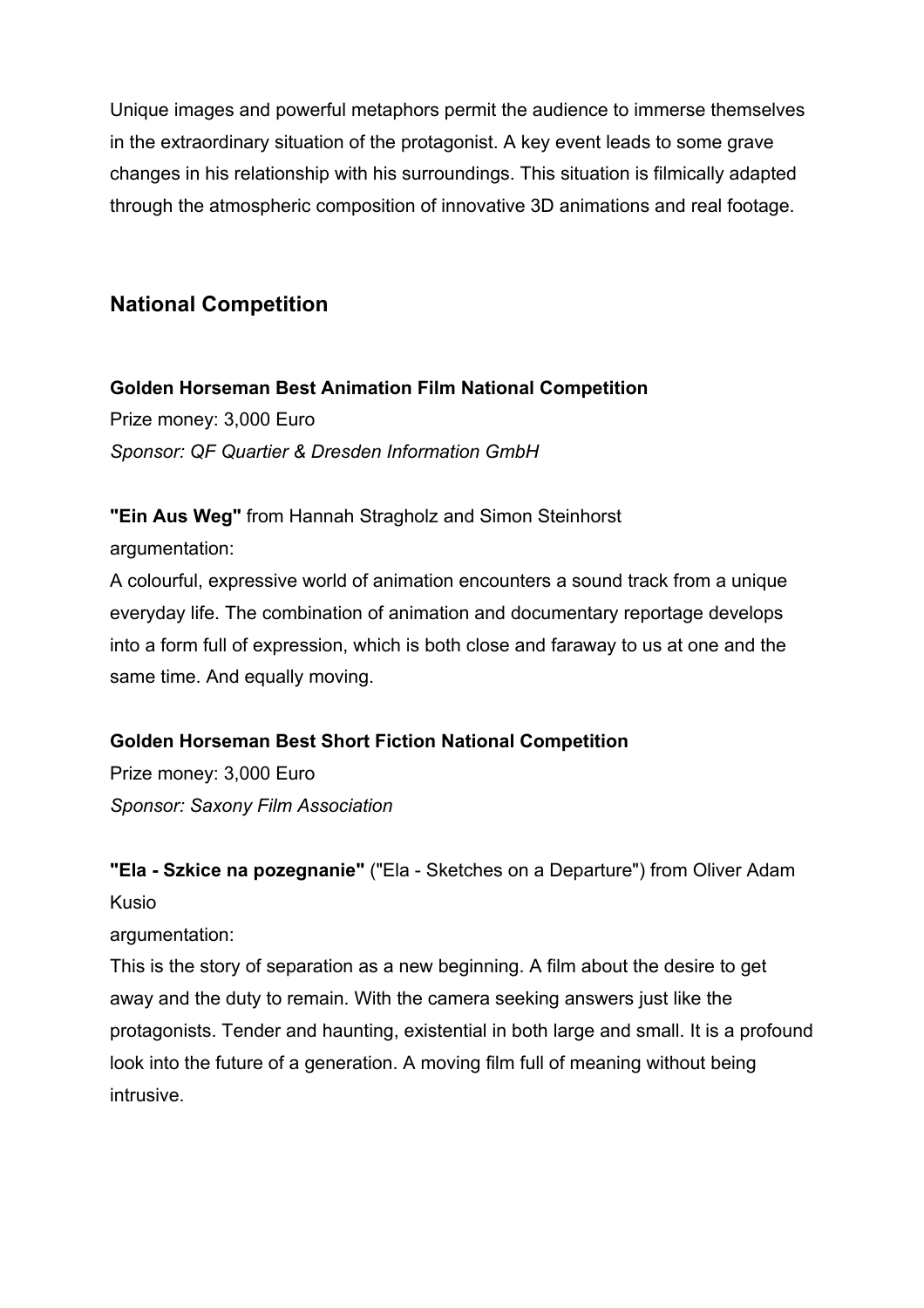### **Golden Horseman of the Audience National Competition**

Prize money: 4,000 Euro *Sponsor: MDR Public Broadcaster*

**"Gabi"** from Michael Fetter Nathansky

#### **Golden Horseman of the Youth Jury National Competition**

Prize money: 2,000 Euro *Sponsor: DREWAG - Stadtwerke Dresden GmbH*

**"Un Etat D´Urgence"** ("State of Emergency") from Tarek Roehlinger (2016) argumentation:

With its gloomy and tense atmosphere, the film draws us into a world in which everyday actions have become and remain suspicious. Thanks to its topicality and the danger it engenders, it seems as though reality and fiction have become indistinguishable. A conflict arises among the characters between living freedom and defending freedom. Marked by tension, mistrust and scepticism, the film radiates an intensity for the audience that captures them and creates an unforgettable experience.

#### **Minister of Fine Arts Promotion Prize**

Prize money: 20,000 Euro *Sponsor: Saxon State Ministry for Higher Education, Research and the Arts*

### **"Prima Noapte"** ("First Night") from Andrei Tănase

argumentation:

A special moment in the life of a young man. Which he imagined would be different. And he overreacts in his helplessness. The director sensitively reveals the fragility of the male identity during the process of maturing, and casually casts a glance at a specific social milieu. A film authentic in the moment. A film that stays in mind.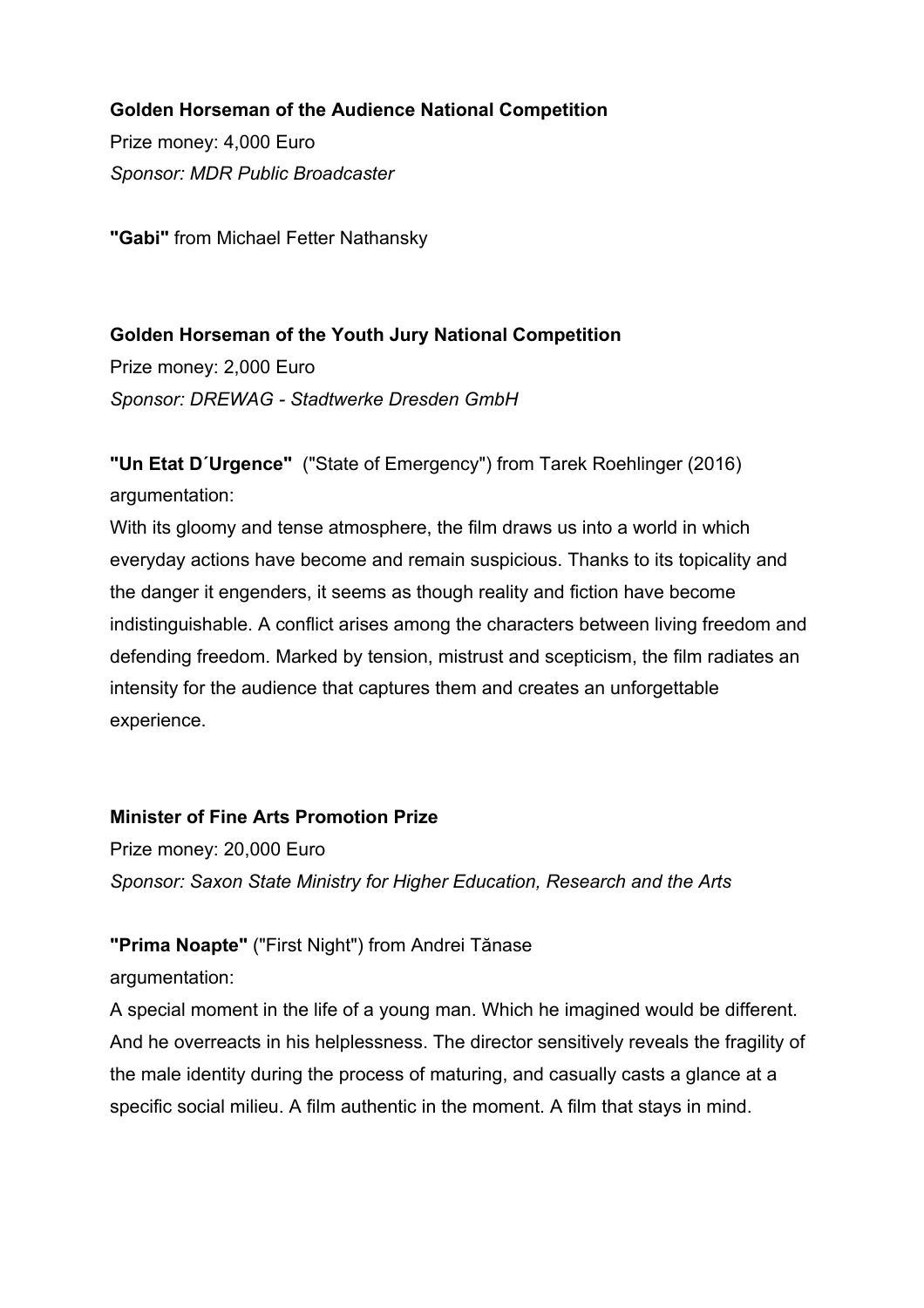#### **DEFA Promotion Prize Animation**

Prize money: 3,000 Euro *Sponsor: DEFA Foundation*

**"zu zahm!"** from Rebecca Blöcher argumentation: Trapped in their roles. With expectations and stereotypes newly shuffled and exposed. The film leaves space for discovery.

## **National and International Competition**

### **Golden Horseman Best Sound Design**

Prize money: 3,000 Euro (1,500 Euro Prize money, 1,500 Euro non-cash prize, both for the sound designer) *Sponsors: Ballroom Studios GbR*

**"Eine Villa mit Pinien"** Music: Ralf Hildenbeutel Sound: Michał Krajczok argumentation:

The impressionistic images in the film are complemented with a completely unique tonal language. With aural worlds created in a constant interplay doing so, that add a threatening dimension to the exuberant filmic canvas. The music plays a fundamental role, comparable to a protagonist, reaching into the story and advancing it structurally. Working on the utmost level and with extraordinary ingenuity, the composer and the sound designer of this film manage to build bridges between the various plot levels through the sound.

# **ARTE Short Film Prize**

Prize money: 6,000 Euro *Sponsor: ARTE*

**"Cipka"** ("Pussy") from Renata Gąsiorowska argumentation: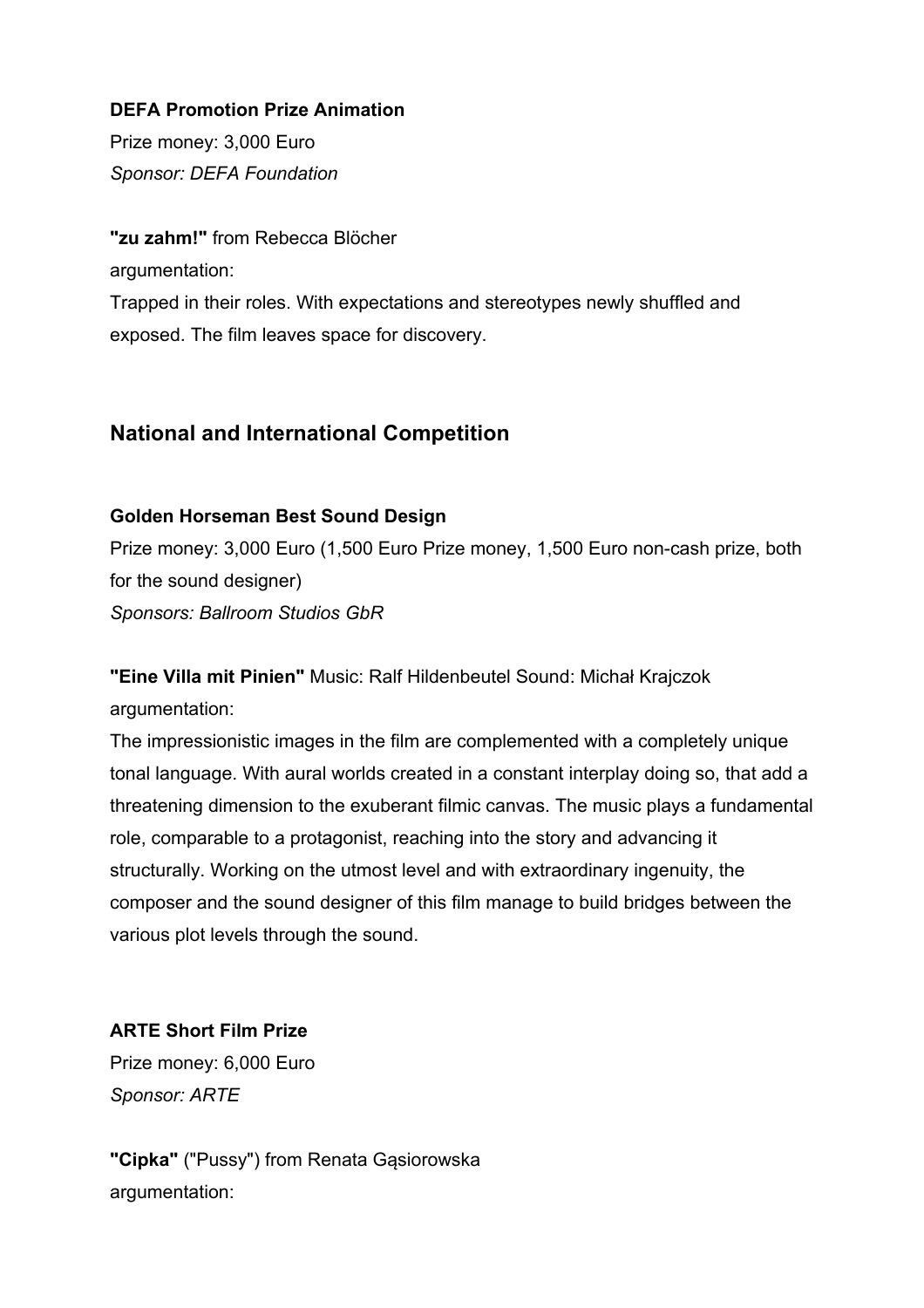This creative and clever animated film, which focuses on first sexual desires in a courageous and nimble way, sweeps us away on a surprising journey of discovery to the deepest moments of intimacy. The confronting of one's own gender here is characterised by so much humour and charm, that the film becomes irresistible. We congratulate the director and are looking forward to more creative pieces by him.

**Audience Award Regional Film Night**  Prize money: 2,000 Euro *Sponsor: Filmnächte am Elbufer*

**"No one misses me!"** from Erik Lemke

### **SPECIAL MENTIONS**

**Special Mention Best Animation Film International Competition "A nyalintás nesze"** ("The Noise of Licking") from Nadja Andrasev argumentation: For its imaginative and original story, elegant style and careful pacing.

#### **Special Mention Animation Film in National Competition**

**"Wegzaubern"** from Betina Kuntzsch

#### **Special Mention Youth Jury International Competition**

**"Empire of Evil"** from Harald Hund

argumentation:

The mockumentary "Empire of Evil" deals with the subject of one-sided Western reporting in a very authentic and humorous manner. With us asking ourselves at times what constitutes the truth. The everyday film footage is skilfully transformed with creative image editing and absurd ideas about the "threat to the West". In this way, an entertaining, media-critical parody has resulted about our opinion of the Middle East.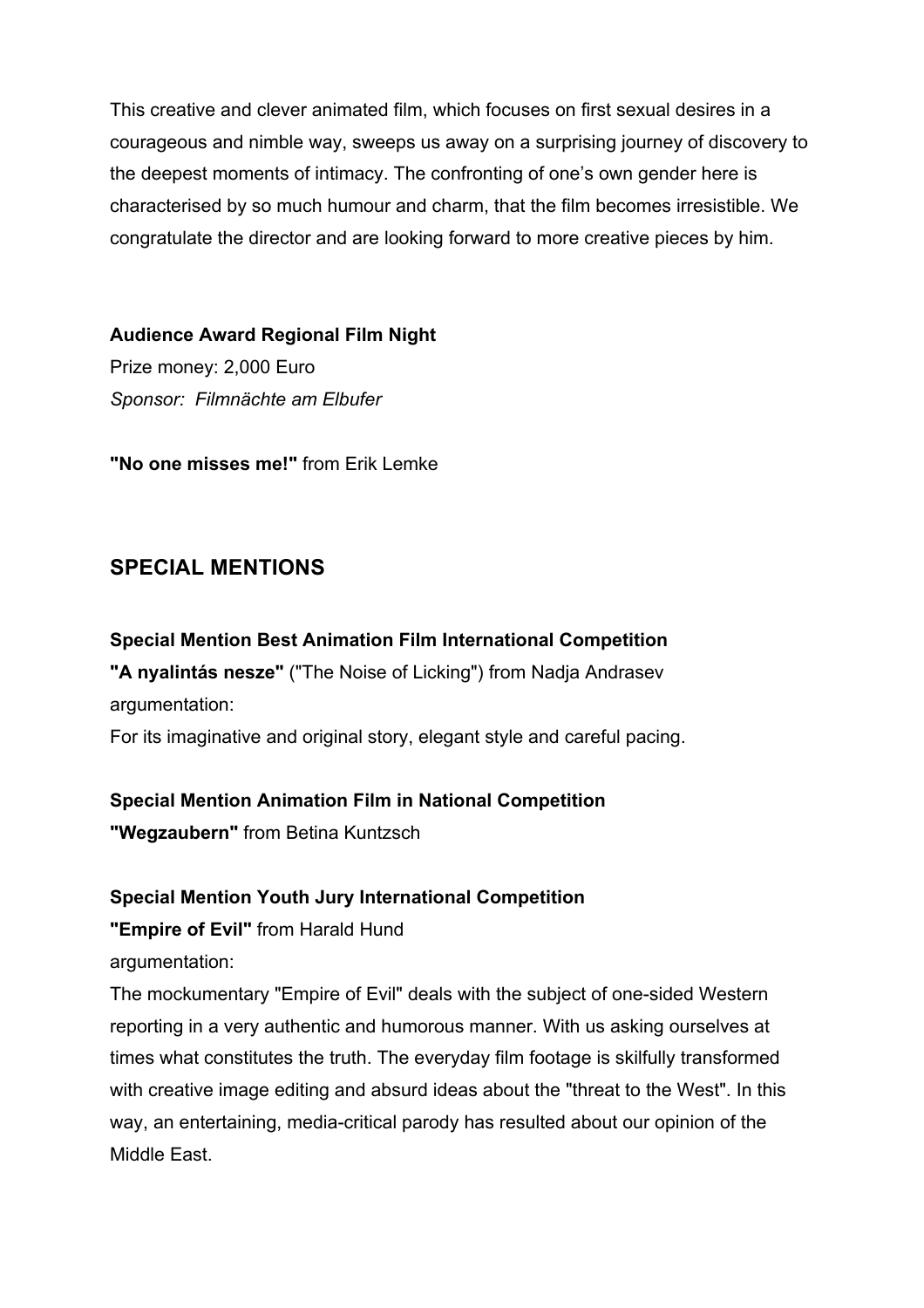#### **Special Mention Sound Design**

**"Cipka"** ("Pussy") from Renata Gąsiorowska argumentation:

The timing in this story is excellent in terms of both the moving images and the music. Skilfully linked with gentle humour, this thoughtful film was worthy of a special mention from us. It is borne by the various equivocal sound levels, which never slip into the obscene. In this way, Volodymyr Antonic, Ewa Bogusz and Wiesław Nowak have provided a humorous and uninhibited sound track.

#### **Partner and Supporters of 29th FILMFEST DRESDEN**

**Partner**: AOK Plus - Die Gesundheitskasse für Sachsen und Thüringen

**Main Media Partner:** Sächsische Zeitung

**Main Supporters:** Sächsisches Staatsministerium für Wissenschaft und Kunst, Amt für Kultur und Denkmalschutz der Landeshauptstadt Dresden

**Supporters:** Die Beauftragte der Bundesregierung für Kultur und Medien, Creative Europe MEDIA, Kulturstiftung des Freistaates Sachsen, Mitteldeutsche Medienförderung

#### **About FILMFEST DRESDEN – International Short Film Festival:**

FILMFEST DRESDEN (www.filmfest-dresden.de/en), which was founded in 1989, is counted among the most renowned and best-endowed short film festivals in Europe. Each year over the six festival days in mid-April, it brings the latest short film productions from Germany, Europe and the world to the cinema screens in the capital of Saxony, and attracts about 25,000 visitors, including 550 accredited media professionals. Prize money totalling €66,000 is awarded in the National and International Competitions for animated and fiction films, together with four special prizes. These include the DEFA Promotion Prize Animation, the ARTE Short Fiction Film Prize, the "Golden Horseman" Sound Design, as well as the Saxon State Ministry for Science and the Fine Arts Promotion Prize, which is endowed with €20,000.

Each year, more than 2,000 short films from 100 countries are submitted for selection to the National and International Competition sections.

In addition to the competitions, the festival also has an extensive range of special programmes which focus on specific themes and countries, as well as retrospectives and film programmes for children and adolescents. Since 2012, the festival's "etc. - events.trainings.connections" section has organised panel discussions, talks, workshops, exhibitions and receptions for media professionals attending the festival as an addition to the film programmes.

FILMFEST DRESDEN is listed as an official reference festival by Germany's main film funding body, the FFA. It is a member of AG Kurzfilm, the federal German short film association, the European Film Academy (EFA) and the Filmverband Sachsen e.V., the film association in Saxony, as well as being involved in the Netzwerk Kultur Dresden local culture network, the WOD initiative for a cosmopolitan Dresden and the Kulturloge Dresden, which brings culture to low income individuals.

The 29<sup>th</sup> FILMFEST DRESDEN is being held from 4 to 9 April 2017.